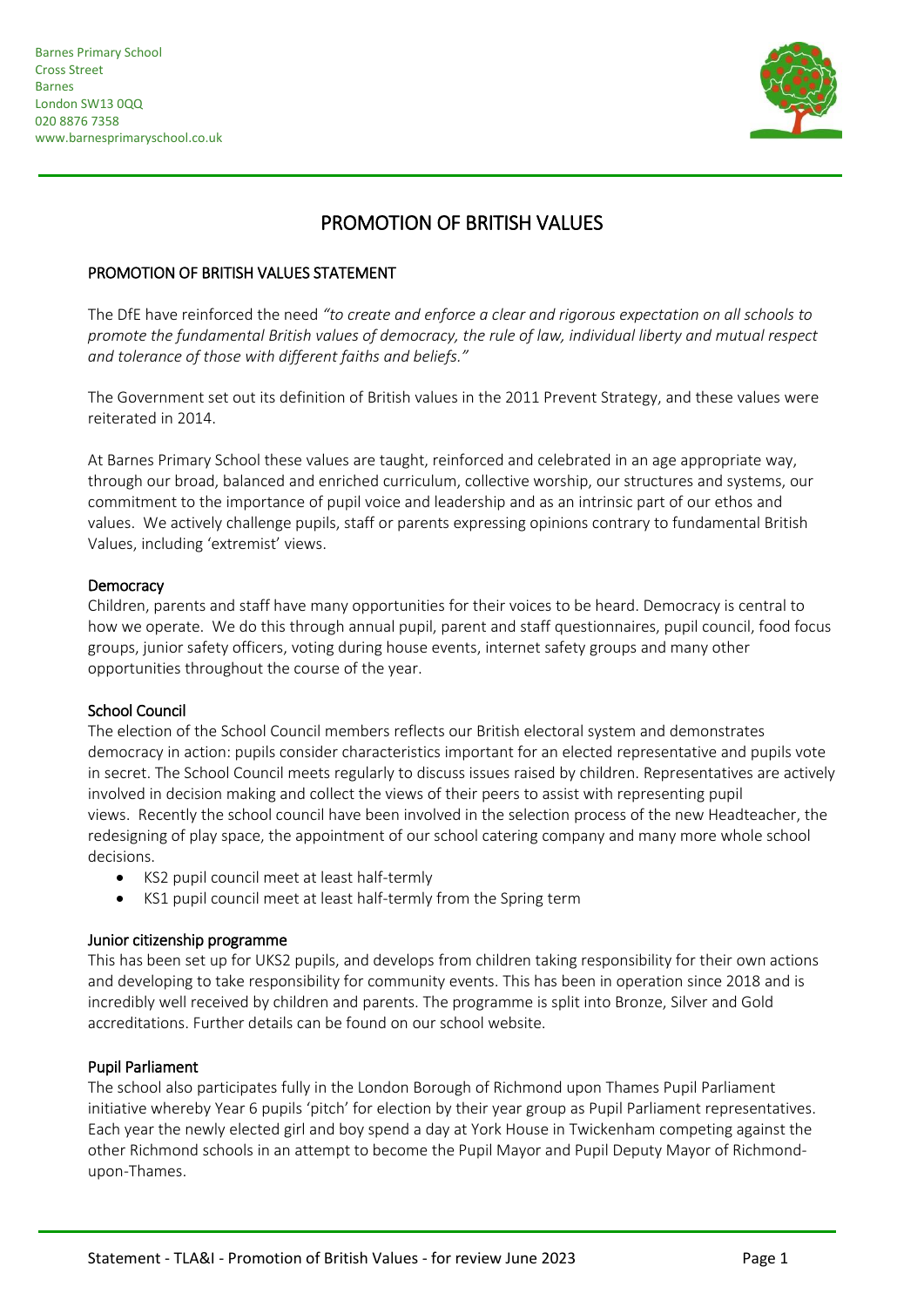## Junior Safety Officers

Again, in conjunction with the London Borough of Richmond-upon-Thames, the school participates very fully in the programme of events designed to be carried out by Junior Safety Officers. These are pupils in Year 5 who have successfully 'pitched' and been voted into office by their year group.

The JSOs attend an initiation event in Twickenham and are tasked with a series of responsibilities, including the provision of school assemblies with a safety theme.

## **Curriculum**

Through our curriculum, children are taught about - and are encouraged to respect - public institutions and services. There are trips, visit and visitors to develop children as responsible citizens including a trip to the magistrate's court and Richmond Park Junior Citizenship Programme. Our learning themes aim to develop global citizens and our curriculum challenges stereotypes and prejudices.

## Pupil Voice

Pupil voice is valued, encouraged and celebrated. Pupils` views and opinions are sought through discussion groups, questionnaires and focus groups including

- a food focus group
- an internet safety group
- an eco-team
- playground monitors
- well-being champions
- Sparks leaders

Pupils are always listened to by adults and are taught to listen carefully and with concern to each other, respecting the right of every individual to have their opinions and voices heard. We encourage pupils to take ownership of not only their school but also of their own learning and progress. This encourages a heightened sense of both personal and social responsibility and is demonstrated on a daily basis by our pupils. Pupils are encouraged to develop their community awareness through our Junior Citizenship Programme as they work from Bronze to Gold. Children regularly organise their own event to raise money for our link school in Rwanda as well as organise clean up campaigns.

#### Uniformed Organisations

The school is very proud that some of its pupils choose to attend a variety of uniformed organisations in the local area such as Beavers, Cubs and Scouts, Rainbow Brownies, Brownies, Girl Guides and the Sea Scouts. We welcome members of different services to meet and talk with the children about their work.

#### The rule of law

The importance of laws, whether they are those that govern the class, the school, or the country, is consistently reinforced at through assemblies and our curriculum, and through high expectations demonstrated and modelled by staff and other pupils.

Pupils are taught from an early age about the expectations of the school. A positive behaviour scheme is in place within the school and pupils are encouraged to reflect on their behaviour and helped to make appropriate choices. Pupils are taught the value and reasons behind rules and laws, that they govern and protect us, the responsibility this involves and the consequences when laws are broken. Visits from authorities such as the Community Police, police dogs and local Fire Officer help to reinforce these important messages.

In addition, Y6 pupils attend a citizenship event - incorporating all emergency services - to learn to keep themselves safe and be good citizens.